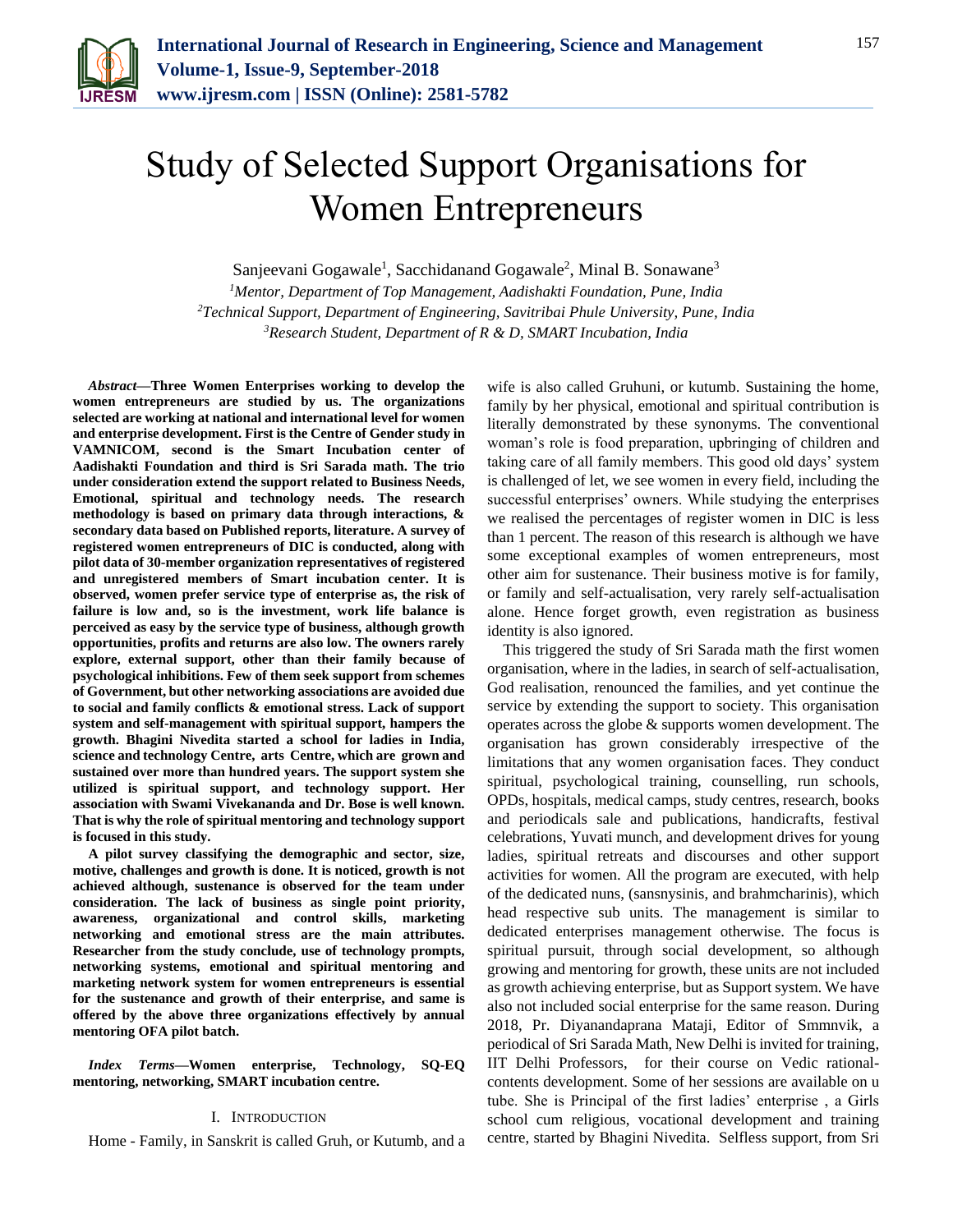

Sarada math is appreciated since then till date, by the associated ladies. We have observed women entrepreneurs working with Sri Sarada math, have grown and excelled in their entrepreneurial activities, such mentoring is possible using web conferences, and connect technology. We are lucky to have interactions with such original dedicated, dynamic minds developing our technology leaders' trainers and professors for training ours ladies owning the business during this study.

SMART incubation centre extends training and technologybased support, system and synergy development for all. In this case, a project for ladies is taken up. Having 4 patents, and more than 50 projects on social and technology development and award-winning case studies, the team enjoys more than decades of services of improvisation of social, organisation and individuals. The organisation has been conducting dedicated meeting, training and also extended support to the members for networking through VAMNICOM centre for Gender studies and Sri Sarada math, for marketing, networking, behavioral , leadership , system, and synergy. The ED-SD - entrepreneurs' development and skill development training conducted not only focuses the ladies, but also addresses special groups as Environment ED- entrepreneurs' development, ED for trainers, ED for J & K students, ED for Arunachal Pradesh students, ED for Slum area students, ED for Rescue home ladies and open ED for all as comparative reference. Smart incubation centre also help organisations and individuals in system, leadership and soft skill training. Dedicated global network of AADISHAKTI members facilitates networking and improvisation in every field. AADISHAKTI is an acronym that stands for Adaptable, agile, development of innovative, strategy, HR, Audits' systems, knowledge management, and technology improvisation. Centre has been developing award winning global improvement case studies the projects in the same field since 2005. Founded in 1986, with a legacy of socially motivated application of research and technology represented by the acronym SMART. The centre takes up projects for development and trainings since then. Also now known after the founders Sadashiv and Mandakini Academy of Research and Technology using the same acronym, but clearly working on small improvement and breakthrough innovation indicated by two streams Sadashiv and Mandakini. Where the Sadashiv stands for innovation and Mandakini stands for improvisation as a tribute to the founders, dedicated IPR project and knowledge management drives are taken up by the centre since 2017. The social, organisational, students and ladies development projects handling focus areas of interest globally, such as renewable energy, environment, Quality management system, and related standards including Social accountability, leadership and individuals development are the key activities the centre . Centre works for need based support extended to requesting teams, individuals and organisations with help of global associates and technology leaders.

In this women entrepreneurs development project, monthly meeting for support & networking for all women entrepreneurs, 5 retreats, 3 training programs for ED-SD programs, marketing meets, exposure to international members from Nepal and Srilanka, Bangala Desh, timely sales drives are the few supports organised jointly, with Vamnicom Gender study centre & Sri Sarada Math by the centre. During all these programs researchers noticed the consistency and attendance by ladies/ participants is a problem.

*Define the problem:* Women entrepreneurs have multiple priorities, so their enterprises are lagging as compared with their male counterparts. A successful woman is a role model of successful mother, daughter, and daughter in law, wife and sister, first then an entrepreneur or an employee or social element. Naturally her first contribution is for her family then if time and energy permits for others including herself. Naturally her attentions and efforts are divided. Working ladies try and balance the family and task both, at times also contribute to society, and or the family or husband or son's business, leading to divergent efforts and lesser growth in her own field. The definition of success as per them is not growth of business but balancing of the various challenges and extending the service, for others satisfaction even at the cost of herself. The support system available to them not restricting to their family and house maids and employees, the government schemes, includes dedicated organisations working for them are evidenced, yet they are not availing the support extended. There are many reasons for not availing the support. When interacted, they expressed the fear and obligations, associated with such support including the cost. The spiritual, psychological and technology support that expects no returns for the contribution has a win-win association, so is preferred by them. All other support leads to an obligation, and hence social pressure, and stress. It is therefore observed, that women entrepreneur depend on their family support and rarely depend on any external support, as the risk of unknown is more, than business opportunities. Restricting the support to family only as being always perceived as reliable support and the denial of external support and opportunities associated with it, create stress in every woman and needs mentoring. Even the family members expect something in return for their contribution, creating stress. If a substitute either by technology or by selfless, spiritual support is made available, the owner works more effectively and efficiently. This is also seen in life of Sister Nobel. She started her school in London that was not very effective. Her most successful contribution is, as Bhagini Nivedita, a School started by her in 1898, in India, with help of her spiritual associates and technology available then. Today it is proven most successful enterprise and effectively functioning considerably grown. She is appreciated as Supporter for Dr. Bose and foundation of science and technology drives, arts and craft vocational trainings in India. All the institutes started by this dynamic lady with strong spiritual and technology support are not only sustained but have grown to achieve world class leader's role. No other similar success story over more than 100 years is evidenced, so we decided to study and validate the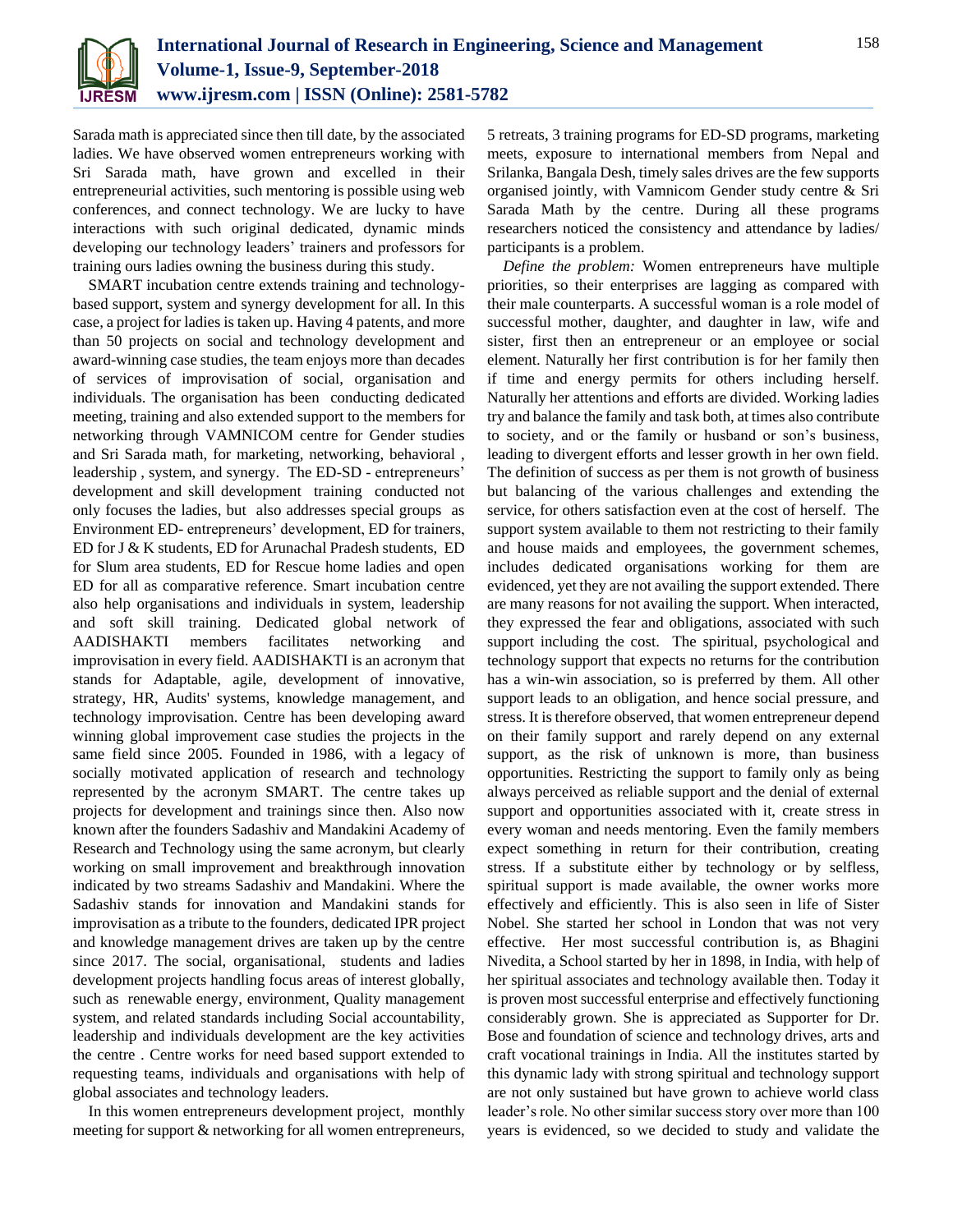

support organisations and role of spiritual and technology in women mentoring and development.

## II. HYPOTHESIS

H1: Spiritual and emotional mentoring for ladies reduce the stress, associated with business, leading to growth, risk appetite and business development.

H2: For business growth using technology adds advantage over any other added human support without obligations.

## III. OBJECTIVES OF PROBLEM SOLVING

To study Ladies in all spheres, specially the entrepreneurs and understand the support system, they count on for growth.

Share the success story of the first dynamic women, instrumental for setting education, trading, technology, science, arts and spiritual enterprises in India, sustained over years. All the organisation started by Bhagini Nivedita, or due to her inspiration are grown considerably. This unique contribution by her has to be shared across the academicians and researchers to mark the occasion of 150th birth anniversary of Bhagini Nivedita & her contribution to Indian education, literature, arts, vocational training, Science and technology.

Background - Her students started Sri Sarada math, although the support and vision are of Swami Vivekananda and his fellow Monks, who in turn owes this to Guru Sri Ramakrishna and Ma Sarada, and named after them. He has clearly anticipated contribution by ladies, specific by Nivedita's association with the potential women spiritual, science and technology and social enterprises including Sri Sarada Math. The researchers developed a pilot team and mentored them for psychology, spiritual - EQ-SQ- Emotional quotient and. Spiritual quotient, also technologies to identify some common factors and learning for women entrepreneurs' development, and growth to validate the role of mentioning and technology and development. Swamiji Said - a bird cannot fly with one wing alone, so a social development is not feasible unless ladies are developed. Swami Vivekanand also had a clear vision, of an organisation for ladies, so he invited Sister Nobel. He said, 'women have to be first empowered by suitable training and education, then they themselves will solve all their problems.' Swamiji integrated the human, social development with spiritual development. Hence the institutes working on his vision and mission also are growing social and spiritual development institutes, hence considered as one of the support system. There are many successful enterprises motivated from his vision of self-uplifting with social development working globally as successful and growing organisations.

However, he also knew the Indian ladies, that time, were confined in Social norm, so he has to depend on his foreign disciples. He has a clear vision and he has shared it with Nivedita, that Indian ladies getting trained and educated through Nivedita's school will cause social reforms. We are witnessing, the conversions today with the empowered ladies, starting new ventures, establishing and growing, throughout.

Sri Sarada math, woman spiritual and overall social development organisation, focuses on spiritual pursuit through service for social development and is working in line with their headquarters in Kolkata. The math mission works with branches across the globe extending the support to all other ladies is a classic example of exclusive women contribution to support and development of other women and society. Sri Sarada Math Pune has their location near Rajaram Bridge, on Sinhgad Road involved in similar drives. In this project the pilot team is psychologically and spirituality mentored with their help. We have set up demonstrations unit of biogas plant in the same campus with solar and computer room, so that women are exposed to all such applications. This is a serene place yet very systematically contributing to growth and development for Society, while working for self-actualization, and spiritual pursuits. All selfless dedicated capable, ladies are extending Support to an individual or to organization with selfless contribution to society.

A carefully mapped garden, a biogas plant, vamniculture in brief engineering , renewable energy driven layout, with homeopathic OPD, Acupuncture, eye and health camps, solar heater and lighting unit, location for study centre, school, shrine, retreat, prayer hall, residential retreats, krida-yog camps, spoken English classes, Schools, college competitions, Yoga sessions, library, book sale, computer room, various other camps, devotees' accommodation, kitchen, and nuns' rooms, well equipped office managed by the variety of able unit heads like each sub units working as social development enterprise. All units are managed as associated enterprises by the nuns most effectively. The vision is self-actualization through social development expressed in Sanskrit- Atmano mokshay Jagat hitayach A psychological, spiritual, health and other development mentoring and counselling, weekly discourses, develop networking contacts for all ladies to get the necessary support, and empowerment. For last year after our study started, dedicated sessions are organised with Yuvati Munch on positivity, Mind management, self-management, computer literacy, and other need driven session. Ladies are encouraged to participate and get solution to the stress and concerns to be better in every aspect. The barriers are removed by focused mentoring and counselling with help of Smart incubation centre experts and other specialised trainers including the monthly reviews in VAMNICOM.

## IV. METHODOLOGY

Pilot study is conducted with 30 entrepreneurs jointly with Smart Incubation centre with Vamnicom gender study centre and Sri Sarada Math Pune. A pilot group of them is formed for follow up and monitored during a year. A pilot questionnaire is given to them to identify their concerns, mentoring and business need, all responded, out of which only 10 are register with DIC. Focusing on them the questionnaire is validated. Detailed interviews are connected for a selected 75 ladies registered with DIC, who responded to our appeal to participate in this study.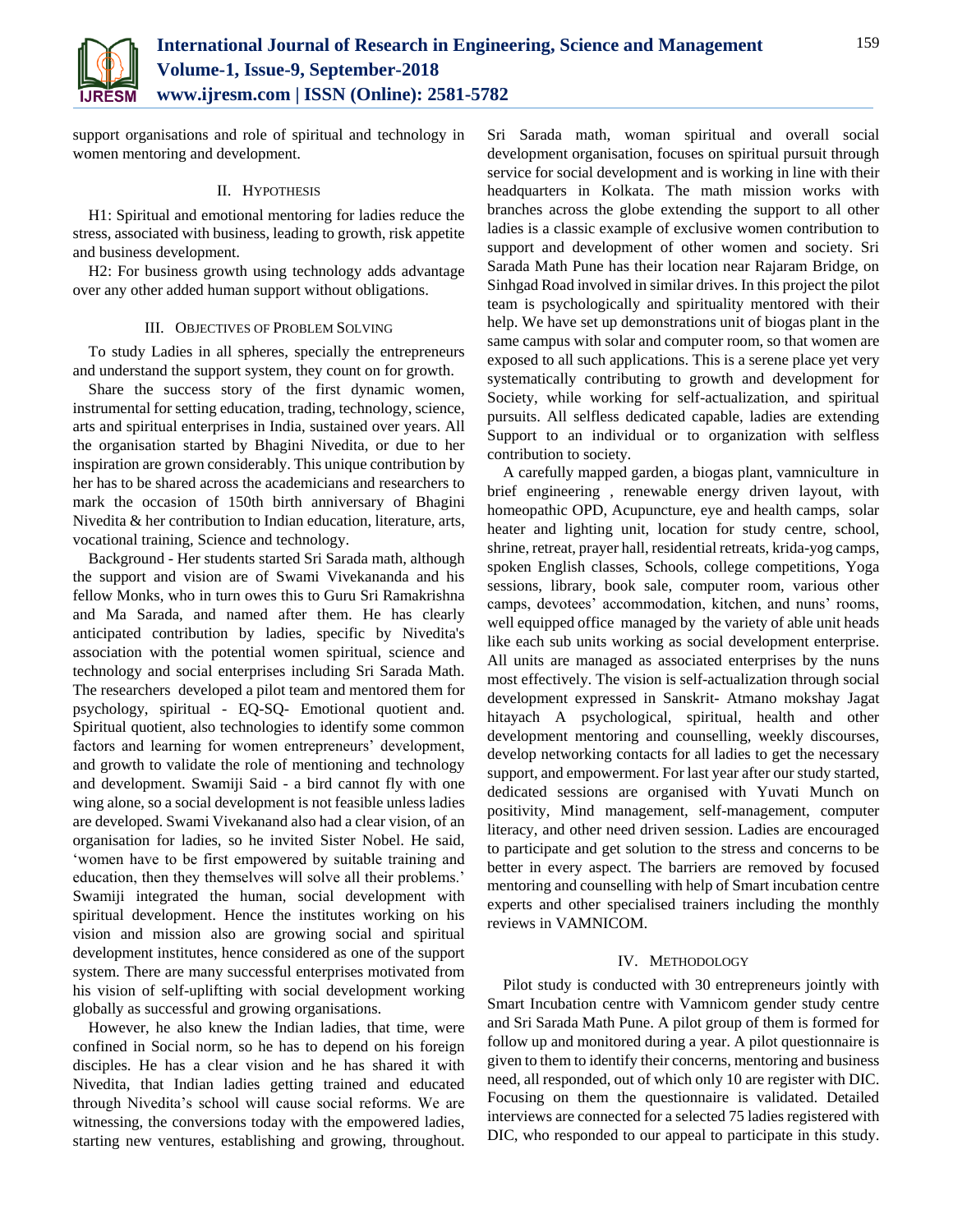

# **International Journal of Research in Engineering, Science and Management Volume-1, Issue-9, September-2018 www.ijresm.com | ISSN (Online): 2581-5782**

All of them are offered training and mentoring through monthly meeting and annual retreats in Sri Sarada math Pune and Smart incubation centre with Vamnicom gender study centre. After a year they are interviewed to monitor their business growth.

## V. OBSERVATION

The Table-1, shows interest in technology and spiritual support considerable increased as before training, they are not aware of the importance of these factors. However, the networking and marketing continues to be their needs, as these are the needs of every business.

TABLE I INTEREST IN TECHNOLOGY AND SPIRITUAL SUPPORT

| <b>Need Identified</b> | % Women before | % women after T |
|------------------------|----------------|-----------------|
| Networking Support     | 82%            | 78%             |
| Marketing Support      | 68%            | 32%             |
| Technology support -   | 21%            | 72%             |
| trigger                |                |                 |
| Spiritual Support      | 10%            | 83%             |

TABLE II GOVT. SCHEMES

| Govt.<br>benefits/subsidies | <b>No. of Entrepreneurs</b> | Percentage |
|-----------------------------|-----------------------------|------------|
| <b>Yes</b>                  | 3                           |            |
| No                          | 27                          | 36         |
| <b>Not Sure</b>             | 45                          | 60         |
| <b>Total</b>                | 75                          | 100        |

The Table 2, shows govt. schemes are not effectively used.

|                       | <b>TABLE III</b><br>DEMOGRAPHIC OR MARITAL STATUS |            |
|-----------------------|---------------------------------------------------|------------|
| <b>Marital Status</b> | <b>Entrepreneurs</b>                              | Percentage |
| <b>Married</b>        | 64                                                | 85.33      |
| <b>Unmarried</b>      | 6                                                 | 8.00       |
| <b>Divorcee</b>       | 5                                                 | 6.67       |
| Widow                 | 0                                                 | 0          |
|                       | 75                                                | 100        |

TABLE IV MOTIVES BEHIND THE ENTERPRISES

| <b>Motivational Factors</b> | No. of Enterprises | Percentage |  |  |
|-----------------------------|--------------------|------------|--|--|
| Out of Hobby                |                    |            |  |  |
| Joined existing             |                    |            |  |  |
| business                    |                    |            |  |  |
| Intentionally decided       | 36                 |            |  |  |
| Forced by                   |                    |            |  |  |
| Circumstances               |                    |            |  |  |
| <b>u</b> her                |                    |            |  |  |

Graph: 1- Spiritual and psychological Support-Women under consideration are grouped as per those opted for spiritual and psychological support & are consistent in availing it. Second category is of those who opted for technology support. Third is networking support, and 4th category is of ladies who dropped out.



The intential start is less than 50% so the focus is clearly divided, for all. So our assumptions of ladies unless mentored and trained do not aim and put in focused efforts for business growth is indirectly proven.

H1: Spiritual and emotional mentoring for ladies reduce the stress, associated with business, leading to growth and development, by increasing their risk appetite.

Is accepted based on the more than 50 percent ladies demonstrated growth, as per above graph, after mentoring. From first set of observations, second hypothesis, was rejected as only 21 percent ladies explicitly demonstrated the interest to use the technology before training and mentoring.

H2: For business growth using technology adds advantage over any other added human support. Was rejected prior to training, due to the fear of using technology because of background and other perceived apprehensions. When we conducted the training after a year the percentage boosted to 72 percent, so we conclude with proper training of technology is essential to be preferred option. Hence second hypothesis is confidentially accepted.

## VI. ANALYSIS AND CONCLUSION

A pilot survey classifying the demographic and sector, size, motive, challenges and growth is done. It shows growth is an intrinsically control. It is not related to any demographic factors age, education, marital status etc. Ladies denying marriage for their career pursuit is considerable, but the register women entrepreneurs show the business is post marriage, with negligible unmarried ladies in this field, as in society. Growth is not explict in DIC registered woman organizations, till they are mentored and trained for use of technology. Although, sustenance is observed for the pilot team under consideration. The lack of business as single point priority, awareness, organizational and control skills, marketing networking and emotional stress is the main attribute for not evidenced growth. On training for use of technology and associated advantage are told and mentoring support is extended to the entrepreneurs, need based counselling is extended for spiritual and psychological factors then the ladies started accepting risk and become growth oriented. Researcher from the study conclude use of technology prompts, networking systems, emotional and spiritual mentoring and network system for women entrepreneurs is essential for the growth of their enterprise, and